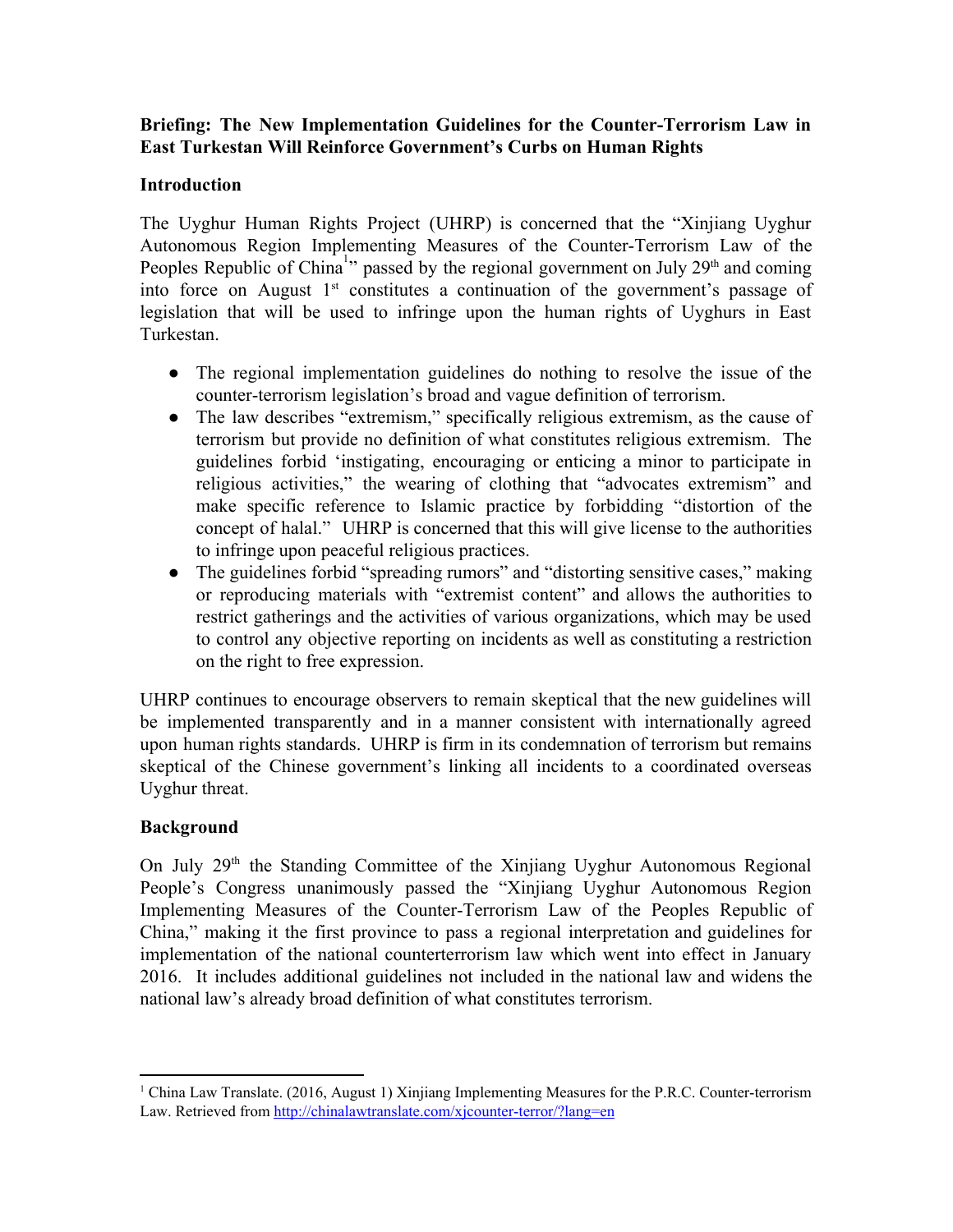The regional regulations are the latest in a series of laws that reframe dissent in East Turkestan from criminal acts of "separatism" to ones of "terrorism." The fact that this is the first regional law to be implemented demonstrates that these laws are squarely aimed at the Uyghur population. Beginning after the attacks of 9/11, the Chinese government has sought to tie its policies and actions in East Turkestan to a narrative of an international war on terror, thereby legitimizing them to domestic and international audiences.

Previous changes and expansions in the laws concerning terrorism include the 2001 revisions to the Criminal Law, including harsher punishments, limiting the spread of information and holding of public assemblies where antigovernment sentiments are expressed. November 2014 saw the publication of the draft national Counter-Terrorism Law; in its definition of terrorism the first draft included 'thought, speech or behavior' deemed subversive. Although this was deleted, subsequent drafts and the final law include "advocacy" as potential terrorist activity without precisely defining what constitutes advocacy.

Subsequent years saw an expansion of a counter terrorism bureaucracy and an increasing show of force in East Turkestan. In 2014 the regional government increased the public security budget by 24 percent to 6.1 billion yuan (US\$1 billion) and doubled the amount spent on "counterterrorism."<sup>2</sup> This means that fully  $12\%$  of the region's budget goes towards security, although more recent figures have not been published.<sup>3</sup> The government does not publicize the number of PLA, People's Armed Police (PAP) and other security personnel stationed in East Turkestan, but it is widely believed to be significantly higher than the average in other provinces.

The passage of the regional counter-terrorism laws can be characterized as part of the ongoing and worsening of the militarization of East Turkestan. The head of the standing committee of the regional legislature, Mr. Nayim Yasen, was quoted in the official media describing the region as China's "main battlefield" in its war on terror; while addressing the PAP Xi Jinping was quoted as describing the Kashgar area as the "'front line' of anti-terrorism and stability maintenance."<sup>5</sup> Recent exercises by a force of  $3,000$  PAP included the use of drones, assault helicopters and all-terrain assault vehicles exemplify

<sup>&</sup>lt;sup>2</sup> Congressional-Executive Commission on China, (2014 October 9) Annual Report 2014. Retrieved from [http://www.cecc.gov/sites/chinacommission.house.gov/files/2014%20annual%20report\\_0.PDF](http://www.cecc.gov/sites/chinacommission.house.gov/files/2014%20annual%20report_0.PDF)

<sup>&</sup>lt;sup>3</sup> Hilman, Ban and Tuttle, Gary (2016) Ethnic Conflict and Protest in Tibet and Xinjiang: Unrest in China's West. *Columbia University Press*

<sup>4</sup> Xinhua (2016, August 6). Xinjiang issues China's first local counterterrorism law. Retrieved from http://news.xinhuanet.com/english/2016-08/06/c\_135567634.htm

<sup>5</sup> Martina, Michael (2014 April 29). China's Xi says Xinjiang is front line on terrorism, hails police. *Reuters* Retrieved from http://www.reuters.com/article/us-china-xinjiang-idUSBREA3S03D20140429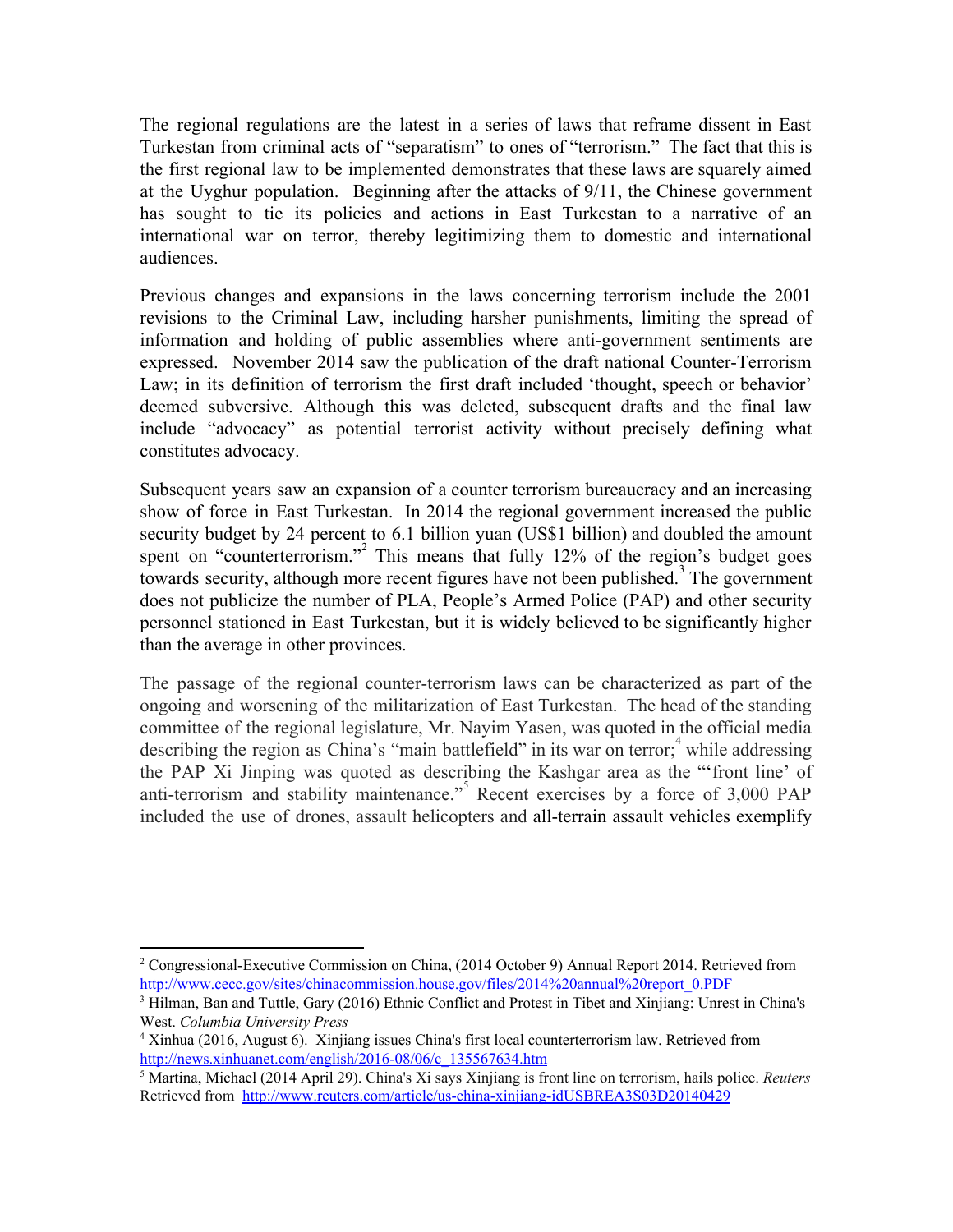this militarization. <sup>6</sup> This is part of a shift in strategy declared by Xi Jinping in January 2014 putting a new emphasis on "social stability" instead of economic development.

## **Concerns**

The passage of the regional counter-terrorism law does nothing to assuage UHRP's concerns expressed in our [briefing](http://uhrp.org/press-release/briefing-chinas-new-counter-terrorism-law-and-its-human-rights-implications-uyghur) on the original national level law, namely that the definition of what constitutes terrorism has been left deliberately vague in order to give the authorities the ability to use terrorism prosecutions as a tool to maintain its power, not to protect the country's citizens. Indeed the new details seem to underscore that the regulation is aimed at the Uyghur population and may be used to suppress legitimate religious and cultural expression and peaceful political dissent.

Of particular concern is the apparent increasing emphasis on 'religious extremism' as the cause of terrorism. UHRP expressed concerns regarding the inclusion of "compelling others to wear or bear clothes or symbols that advocate terrorism in a public place," in Article 3 of the national law due to its potential use to infringe upon traditional Islamic dress and Article 4 of the national law stating "the state opposes all forms of using distorted religious teachings or other means to incite hatred or discrimination, to advocate violence and other extremism; eliminating terrorism's ideological basis." Article 51of <sup>7</sup> the new regional law elaborates on this by forbidding "forcing, instigating, encouraging or enticing a minor to participate in religious activities" and "distorting the concept of halal," and even adds defacing currency to the list of terrorist linked activities. All this suggests that the authorities intend to continue and expand their already considerable interference in Uyghurs' right to peacefully practice their religion.

Article 51 also forbids "spreading rumors" and "distorting sensitive cases," making or reproducing materials with "extremist content" and allows the authorities to restrict gatherings and the activities of various organizations, which may be used to control any objective reporting on incidents as well as constituting a restriction on the right to free expression. The national law defines a terrorist organization as any assembly of three or more people for the purposes of carrying out terrorist activities; given the lack of a clear definition of terrorism this has the potential to infringe on the right of free assembly.

Among the measures for security and prevention are listed "education" efforts to counter "extremism" aimed at both the general population and clerical personnel; the guidelines state that management of religious sites will be strengthened, again suggesting that efforts at social control and repression of religious expression will be increased.

<sup>&</sup>lt;sup>6</sup> Blanchard, Ben (2016 August 16) China tries out new hardware in Xinjiang counter-terror exercise Reuters. Retrieved from

http://www.reuters.com/article/us-china-security-xinjiang-idUSKCN10R0HZ?il=0

<sup>&</sup>lt;sup>7</sup> China Law Translate. (2015, December 27). Counter-Terrorism Law (2015). Retrieved from [http://chinalawtranslate.com/%E5%8F%8D%E6%81%90%E6%80%96%E4%B8%BB%E4%B9%89%E6](http://chinalawtranslate.com/%E5%8F%8D%E6%81%90%E6%80%96%E4%B8%BB%E4%B9%89%E6%B3%95-%EF%BC%882015%EF%BC%89/?lang=en) %B3%95-%EF%BC%882015%EF%BC%89/?lang=en